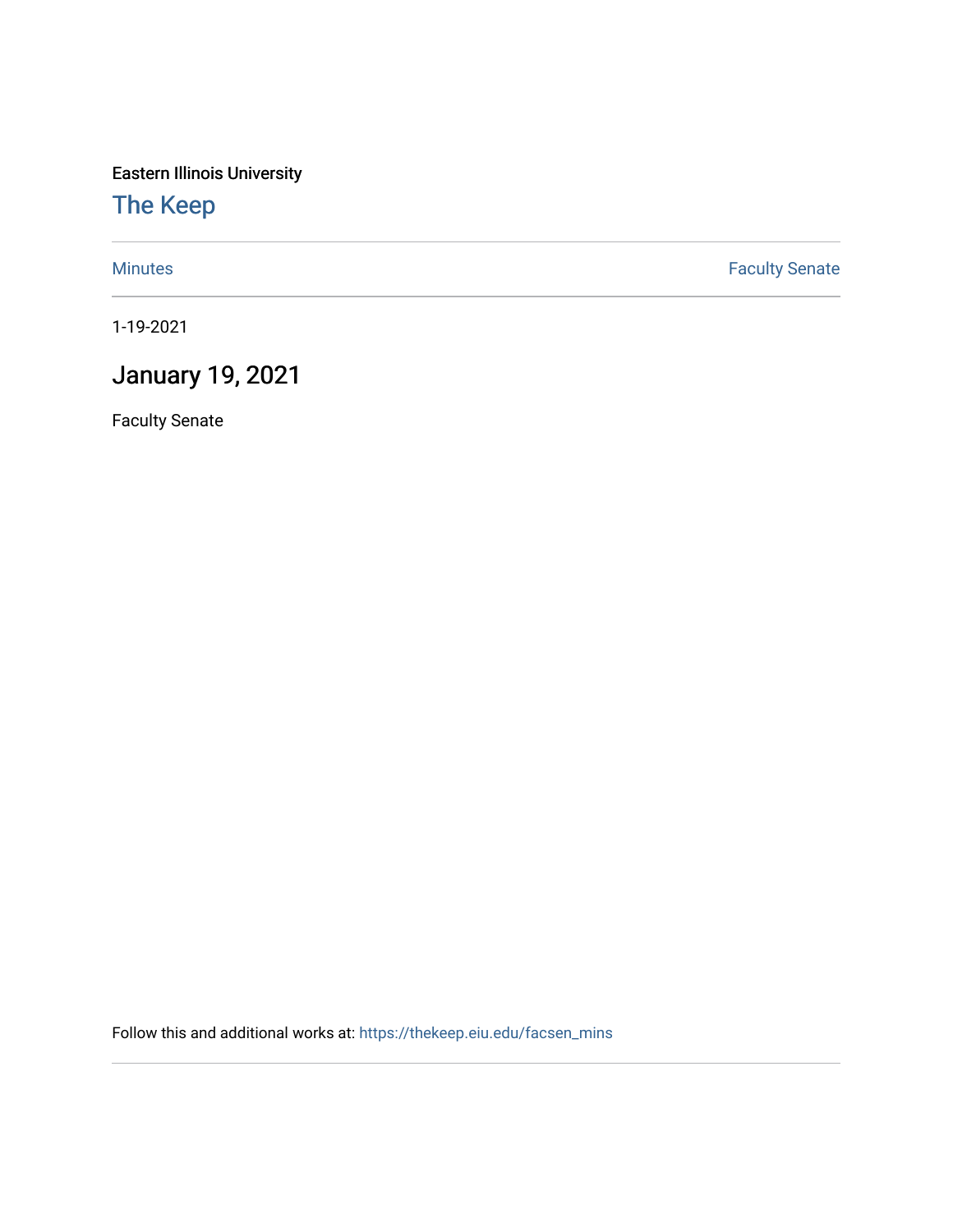

*the minutes summarize the proceeding, and do not constitute a verbatim transcript*

I. Call to Order

- Chair of Faculty Senate, Don Holly, called the meeting to order at 2:00 pm
- Senators in attendance: Abebe, Bruns, Chahyadi, Davis, Holly, Hugo, Kozlowski, Mulvey, Parrish, Porter, Richards (Student Senator), Scher, Shaw, Stowell, and White
- Guests: J. Gatrell (Provost), A. Tumino (DEN), & Brandon Combs (Charleston Mayor)

II. Approval of Minutes.

• Motion (Bruns/Scher) Approved—13 Yes votes/Porter abstained (Roll call vote taken)

## III. Abridged Committee Reports

- Executive
	- o Holly: Welcome to two new Senators: Amy Davis & Will Porter. Next Executive Committee Meeting will be February 1<sup>st</sup>.
- Elections & Nominations
	- o Stowell: Time for committee to verify and confirm any committees that may need to be filled.
- Student Senate
	- $\circ$  Richards: Student Senate will start meeting next Wednesday, January 27<sup>th</sup>.
- Student & Staff Relations
	- o Scher: No report
- Faculty Forum
	- o Abebe: No report but status report coming for next meeting.
- Awards
	- o Hugo: Distinguished Faculty Senate Award for the Spring Semester. Nomination form will be sent out to all Faculty within the next few days. Nomination forms will be due February  $19<sup>th</sup>$ , Results from award reviewers due March  $5<sup>th</sup>$ , and Results reported back to senate March 9<sup>th</sup>.
- Budget Transparency
	- o Holly: Do we still need a Budget Transparency Committee? This was originally formed as an Ad-Hoc Committee. Discussion on necessity of committee took place. A motion was made to eliminate the Ad-Hoc Budget Transparency Committee (Stowell/Parrish). Motion was tabled to allow time for other faculty to review minutes and respond as to whether or not the committee is necessary to continue (Bruns).

## IV. Business

- Provost's Report (Gatrell)
	- o Welcome back to everyone from Winter Break.
	- o Shield Testing has begun on campus as of today, January 19, 2021. In addition to SHIELD testing, we are also doing traditional testing in the Student Health Center as well as testing in Athletics. Upcoming SHIELD tests will include 400 students and 100 employees who will be randomly chosen and invited to test every week.
	- o Illinois Department of Public Health (IDPH) on campus last week. 279 tests from campus members as well as additional tests from the community.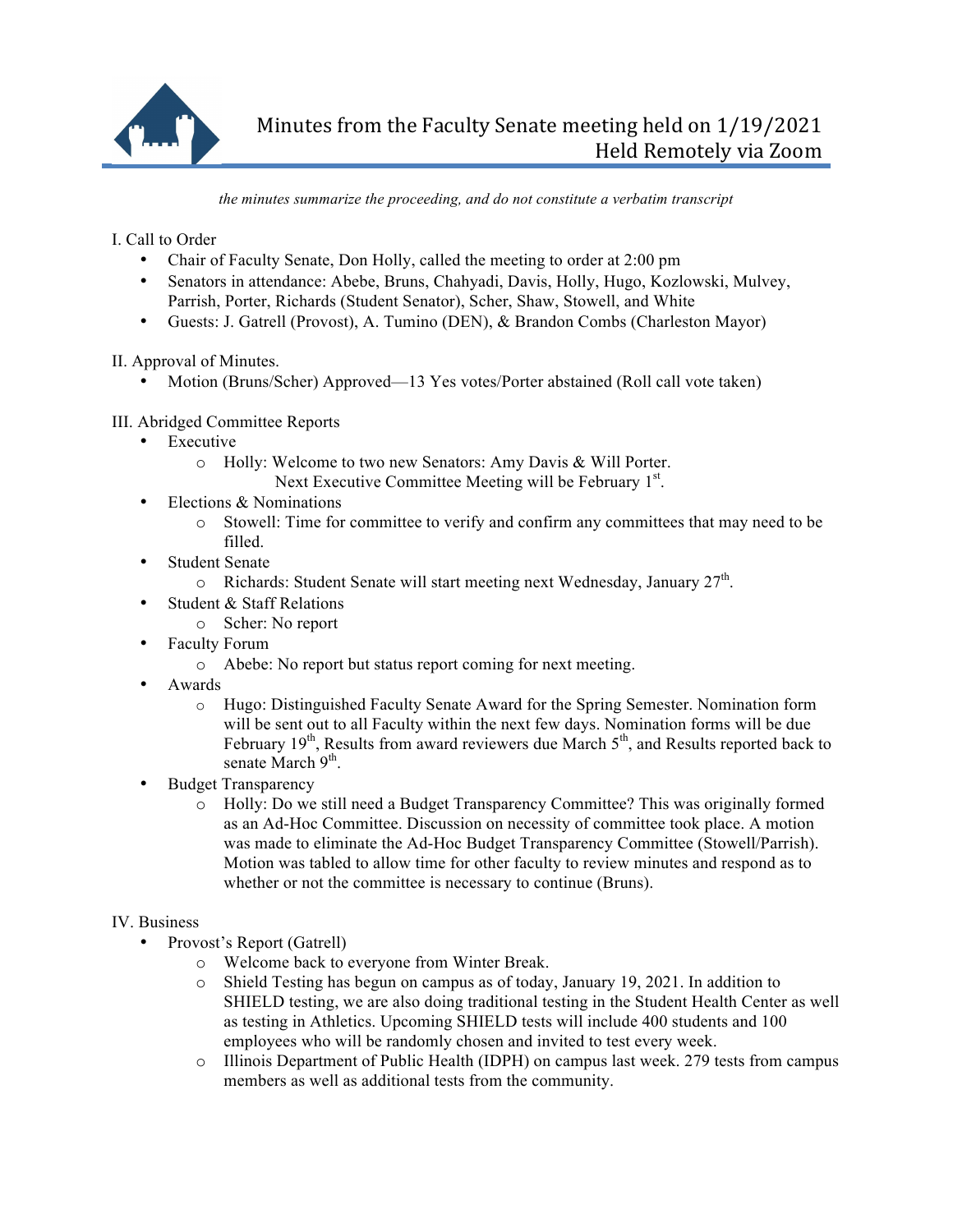- $\circ$  Board of Trustees Meeting coming up on Friday, January,  $22^{nd}$ . The meeting will be held virtually.
- $\circ$  Initial indicators show that enrollment numbers are up with increases in overall headcount, returning degree seeking students, new international students and credit hours. Fall registration and enrollment looks very similar to this time last year which is an amazing place to be in the COVID environment.
- o CARES Act 2 Money has been deployed Nationally which will give \$7.8 Million dollars to support lost revenue and COVID expenses as well as support student aid.
- o Higher Learning Commission (HLC) quality initiatives are moving along. Jeff Stowell and his team have collected data and are in the process of finalizing a draft.
- o A new and updated assessment website has been created in order to streamline the assessment process.
- o COVID related academic impacts. Students have known since they registered as to whether or not the courses would be delivered online or face-to-face which is a benefit for everyone. Credit/No credit grade type requested by students were as follows: Fall 9.6% and in Spring 10.2%.
- o Honors Students total admits is up 7%.
- Chair Report (Holly)
	- $\circ$  Will meet with CAA, COTE, CGS and CFR on January 28<sup>th</sup>.
	- o Met with Chair of CAA to discuss pairing down the Grade Appeal Committee to one University wide committee.
	- o Attended CUPB. ITS discussed the increasing cost of software. University Advancement discussed positive donor stories. Also discussed was how to increase revenue of the Union Spaces for rent.
	- o Discussed the possibility of extending the deadline for when grades are due to be submitted by faculty from Monday to Tuesday.
	- o Upcoming Meetings:
		- February 9<sup>th</sup>—Vice President of Business Affairs Sean Reeder February 23rd –CLAS Dean Bonnekessen March 9<sup>th</sup>—COE Dean Henderson March 23<sup>rd</sup>—Naming Committee Members Kevin Wetstein and Angie Campbell April— $20^{th}$  Filling of Executive Committees
- Think Tank Committee Update (Holly)
	- o Micro funding of students via Venmo. Students can apply for small grants and money can be sent out to students. Sometimes education is impacted by very small bills.
- Review of Open Access Policy (Bruns)
	- o Introduction of topic for discussion at future meetings.
	- o 2014 State of Illinois passed an Open Access Law that required State Universities to come up with a plan to best provide open access to the research being produced on campus. Eastern produced a plan in 2014 that was unanimously approved by faculty and the President's council. The EIU Open Access Plan has not been revisited since. A draft revision of the policy has been written that simplifies the original document. This revision draft needs to be further discussed and addressed at the next meeting in order to allow faculty time to review.
- Guest Speakers / Charleston Mayor (Brandon Combs)